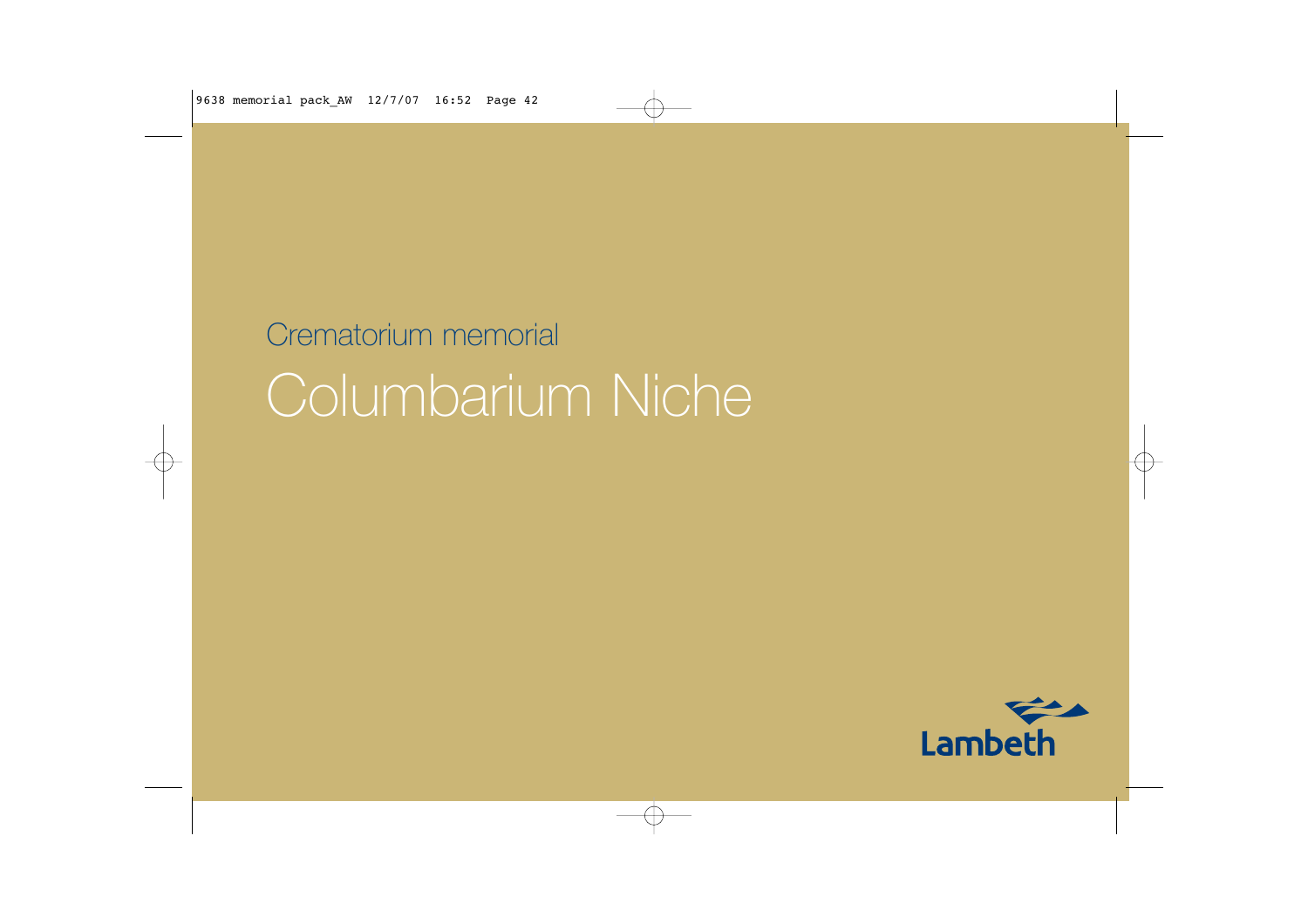Our Columbarium Niches are suitabledisplay areas for one or two sets of remains. They are perfect for those who wish to have a dedicated areain which people can pay their respects to their loved ones.

These have been suitably placed in our Crematorium Chapel to provide a lasting place to visit loved ones.

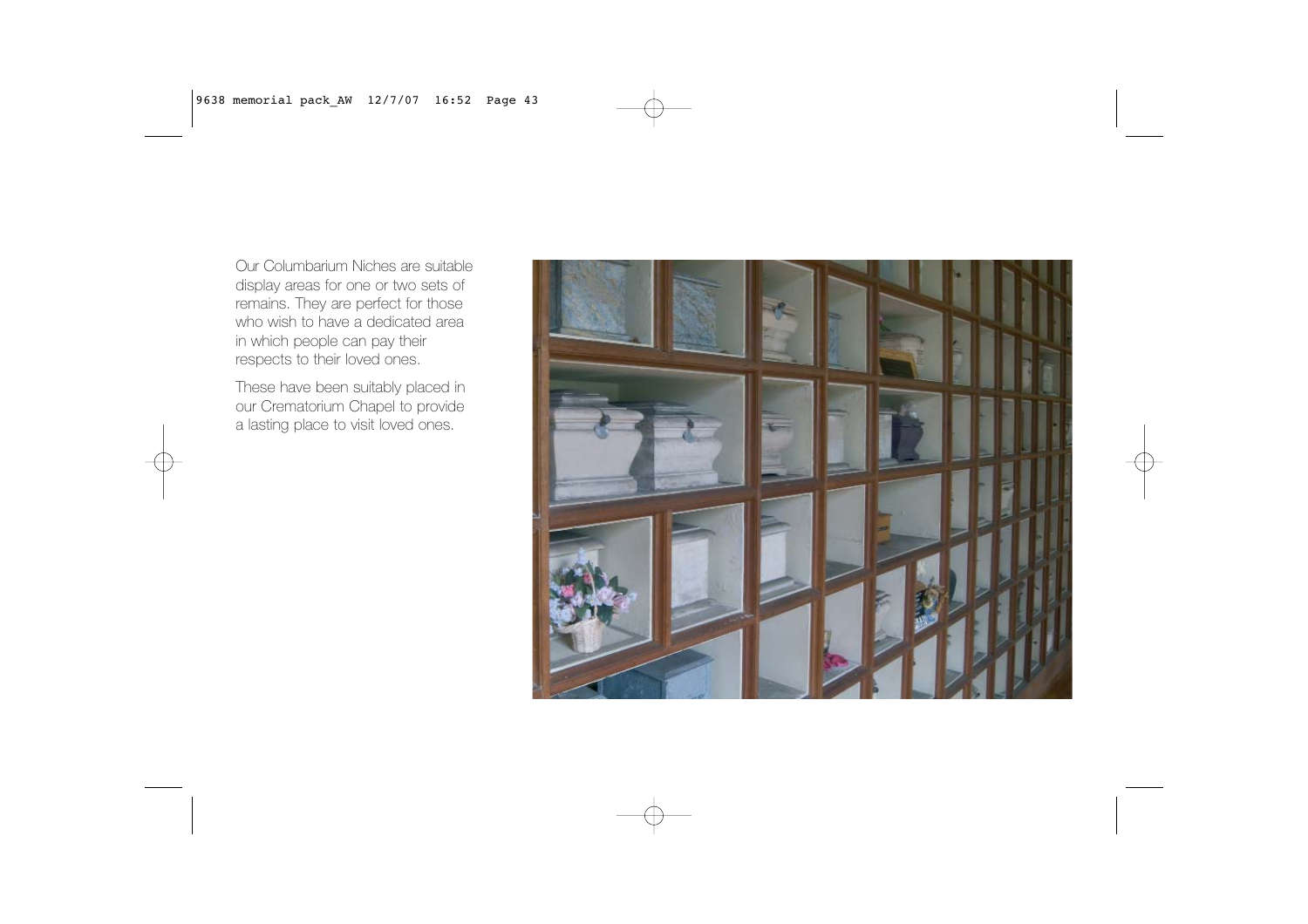## Columbarium Niche

Single Columbarium Niche **OR** Double Columbarium Niche (Tick one box only)

Name/s of Deceased to be placed in Niche:

| Do you wish to select the position of the Columbarium Niche? <b>YES/NO</b><br>(NB: Should you wish to select a certain niche, you will need to arrange a suitable appointment for the selection.)                                                                                                                                                                                                                                                                                                                                                                                                       |          |           |  |  |
|---------------------------------------------------------------------------------------------------------------------------------------------------------------------------------------------------------------------------------------------------------------------------------------------------------------------------------------------------------------------------------------------------------------------------------------------------------------------------------------------------------------------------------------------------------------------------------------------------------|----------|-----------|--|--|
| Please read the following terms and conditions before signing the declaration below.<br>1. Upon payment of the necessary fee, the item will be dedicated for ten years from date of payment.<br>2. The dedication may at the Councils discretion be renewed at the end of the period subject to the regulations then in force.<br>3. Should the dedication period expire, the council reserve the right to remove the cremated remains from the Columbarium Niche<br>for collection or strewing in the grounds of the crematorium.<br>4. The council reserve the right to remove any unauthorised items |          |           |  |  |
| I have enclosed £<br>remittance for the item to be dedicated for a period of<br>years. I agree to the terms and<br>conditions set out above.                                                                                                                                                                                                                                                                                                                                                                                                                                                            |          |           |  |  |
| Full Name (print): MR / MISS / MRS / MS                                                                                                                                                                                                                                                                                                                                                                                                                                                                                                                                                                 |          |           |  |  |
| Address                                                                                                                                                                                                                                                                                                                                                                                                                                                                                                                                                                                                 |          |           |  |  |
|                                                                                                                                                                                                                                                                                                                                                                                                                                                                                                                                                                                                         | Postcode | Telephone |  |  |
| Signature                                                                                                                                                                                                                                                                                                                                                                                                                                                                                                                                                                                               |          | Date      |  |  |